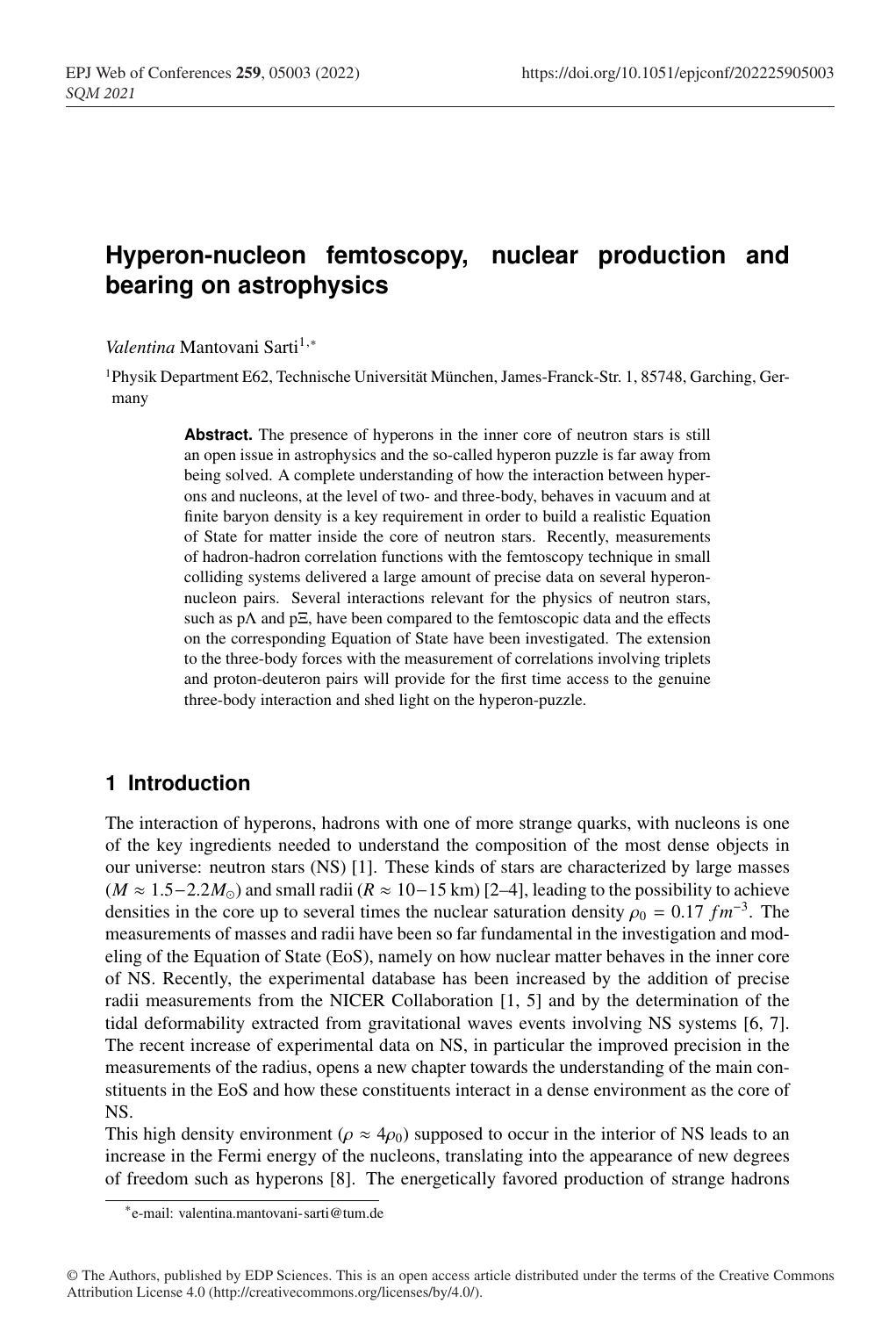induces a softening of the EoS which cannot be reconciled with the current observations of heavy NS, beyond  $2M_{\odot}$ . The solution of this so-called hyperon puzzle is a precise understanding of the interaction between hyperons and nucleons, at the two-body (YN) and three-body (YNN) level. At the moment, however, experimental data on the genuine three-body interactions with hyperons are not yet present and the precision on the knowledge of YN interactions from scattering data and hypernuclei is mostly limited to the strangeness  $|S| = 1$  sector [8, 9]. In order to build a realistic EoS, precise data on two- and three-body interactions with hyperons are needed. The measurements of correlations in the momentum space between hyperons and nucleons, performed in ultrarelativistic proton-proton (pp) collisions at the Large Hadron Collider (LHC) by the ALICE Collaboration, provided the most precise data for several YN interactions. In this contribution, the main experimental results on YN and YNN interactions, obtained by means of the femtoscopy technique, useful for the physics of NS and its EoS, will be presented.

### **2 Femtoscopy at the Large Hadron Collider**

The main observable in femtoscopy is the correlation function  $C(k^*)$ . In Fig. 1, the theoretical definition given by the Koonin-Pratt formula [10] is shown in (a). One of the two main ingredients is the particle emitting source  $S(r^*)$  (in orange in (c)) which depends on the relative distance *r*<sup>∗</sup> among particles. The pair of interest is composed of particles emitted from the source which are close in the relative momentum  $k^*$ , evaluated in the pair rest frame (see [11] for details). As the particles fly towards the detector they will likely undergo final-state interaction. This is embedded in the second ingredient needed to evaluate the theoretical  $C(k^*)$ : the modulus squared of the relative wavefunction  $\psi(\mathbf{k}^*, \mathbf{r}^*)$  obtained from the solution of the Schrödinger equation [12] (in blue in (c)). Depending on the nature of the interaction, the correlation function has a specific shape, as seen in (b) and (d). In particular, in the absence of interaction the correlation function equals unity, a repulsive interaction leads to a depletion at low *k*∗, an attractive interaction leads to an enhancement and a bound state is presented differently based on the size of the emitting source.

From an experimental point of view, the *C*(*k*∗) can be obtained by measuring the *k*<sup>∗</sup> distribution of pairs within the same event (*Nsame*(*k*∗)) divided by pairs from different (mixed) collisions ( $N_{mixed}(k^*)$ ). The factor  $\xi(k^*)$  includes the corrections due to experimental effects (e.g momentum resolution) [13]. In order to study the strong hadron-hadron interaction, typically acting at distances of 1 fm, the particles composing the pair must be emitted at similar relative distances.

## **3 Accessing the strong interaction with femtoscopy in small colliding systems**

At LHC, the size of the emitting source can be varied experimentally by changing the colliding system. In the ALICE experiment, source sizes ranging from  $\approx 1-1.8$  fm up to  $\approx 1.8-2.5$ fm (ultra-peripheral and peripheral) for pp and p–Pb collisions and  $\approx$  4 – 10 fm (semi-central and central) for Pb–Pb collisions can be probed. The study of the short-range interaction between hadrons can be directly accessed by performing femtoscopic measurements in small colliding systems as pp and p–Pb, as will be shown in Sec. 4.

In the left panel of Fig. 2 a typical Gaussian source distribution of similar size to the one obtained experimentally is shown and a typical nuclear potential is presented for comparison. As can be seen, the range of the strong interaction is relevant up to  $\approx 2$  fm. In this range a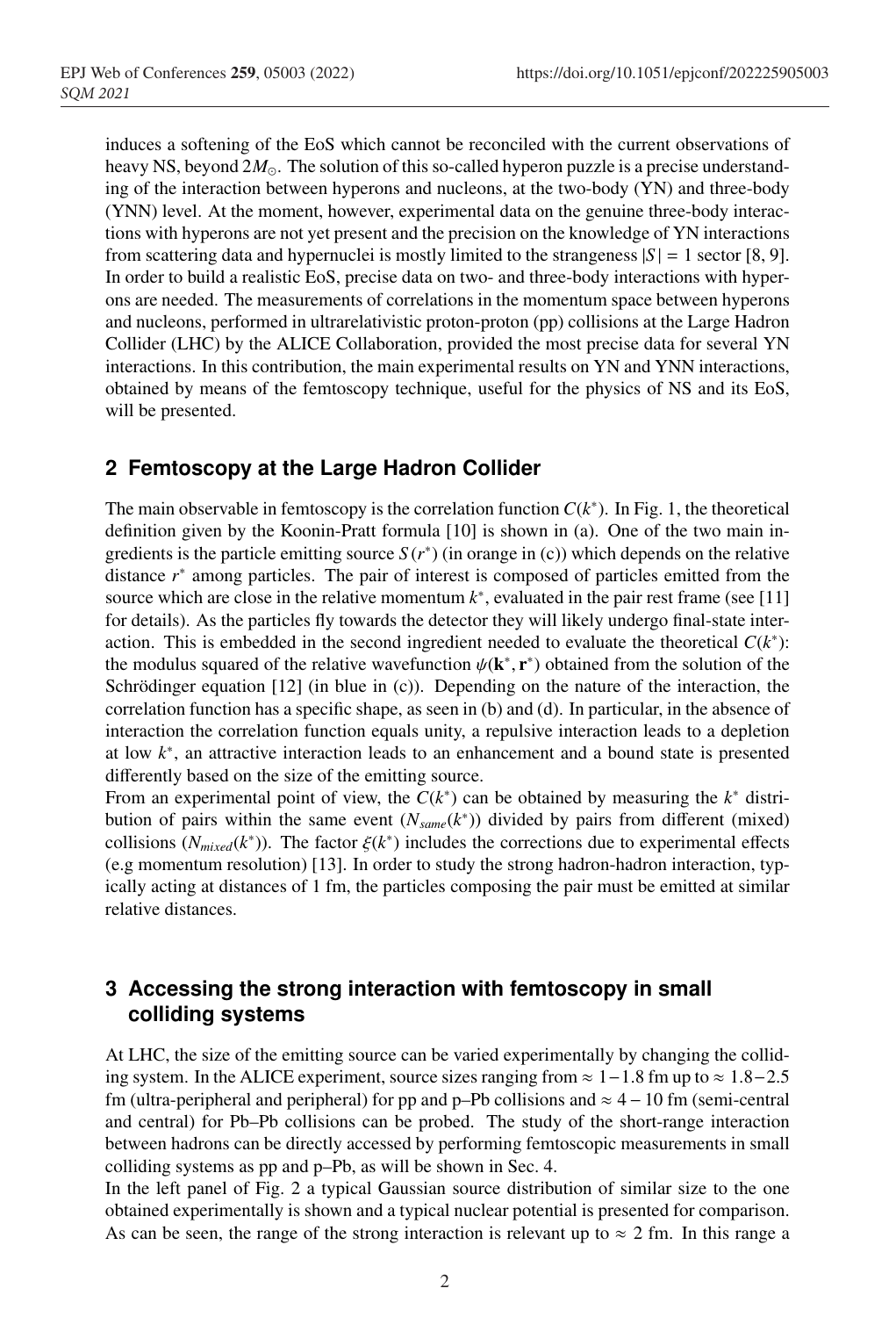

Figure 1. Figure taken from [13]. Schematic representation of the femtoscopy technique. In (a), a sketch of the source from which the pair of interest is emitted is shown, while in (b) two examples of interacting potential are presented. In (c) both the theoretical and the experimental definition of  $C(k^*)$ are given, and finally in (d) the corresponding correlations for the two interactions in (b) are shown.

large amount of particle pairs with small *k*<sup>∗</sup> can be produced, as shown by the blue shaded area.

The measurement of  $C(k^*)$  in small colliding systems provides not only a quantitative insight into the strong interaction but it also acts as a doorway to access baryon density above  $\rho_0$ .

In order to investigate the strong interaction, a solid knowledge on the emitting source



**Figure 2.** Left: the Gaussian source distribution (blue) for a source size of  $r<sub>G</sub> = 1.25$  fm as a function of the relative distance, compatible with measurements in pp and p–Pb collisions at LHC. In green, a typical short-range nuclear potential as a function of the relative distance. The blue shaded area represents the amount of particle pairs sensitive to the short-range interaction that can be emitted for the given source. Right: Figure taken from [14]. Source radius *rcore*, for p–p (blue) and p–Λ pairs (red [15], green [16]) as a function of average  $m<sub>T</sub>$  using a core Gaussian source with strong resonances contributions.

in small colliding systems is required. The ALICE Collaboration delivered a data-driven analysis on the modeling of the source distribution in high-multiplicity pp collisions at  $\sqrt{s}$  = 13 TeV which quantitatively showed the existence of a common core Gaussian source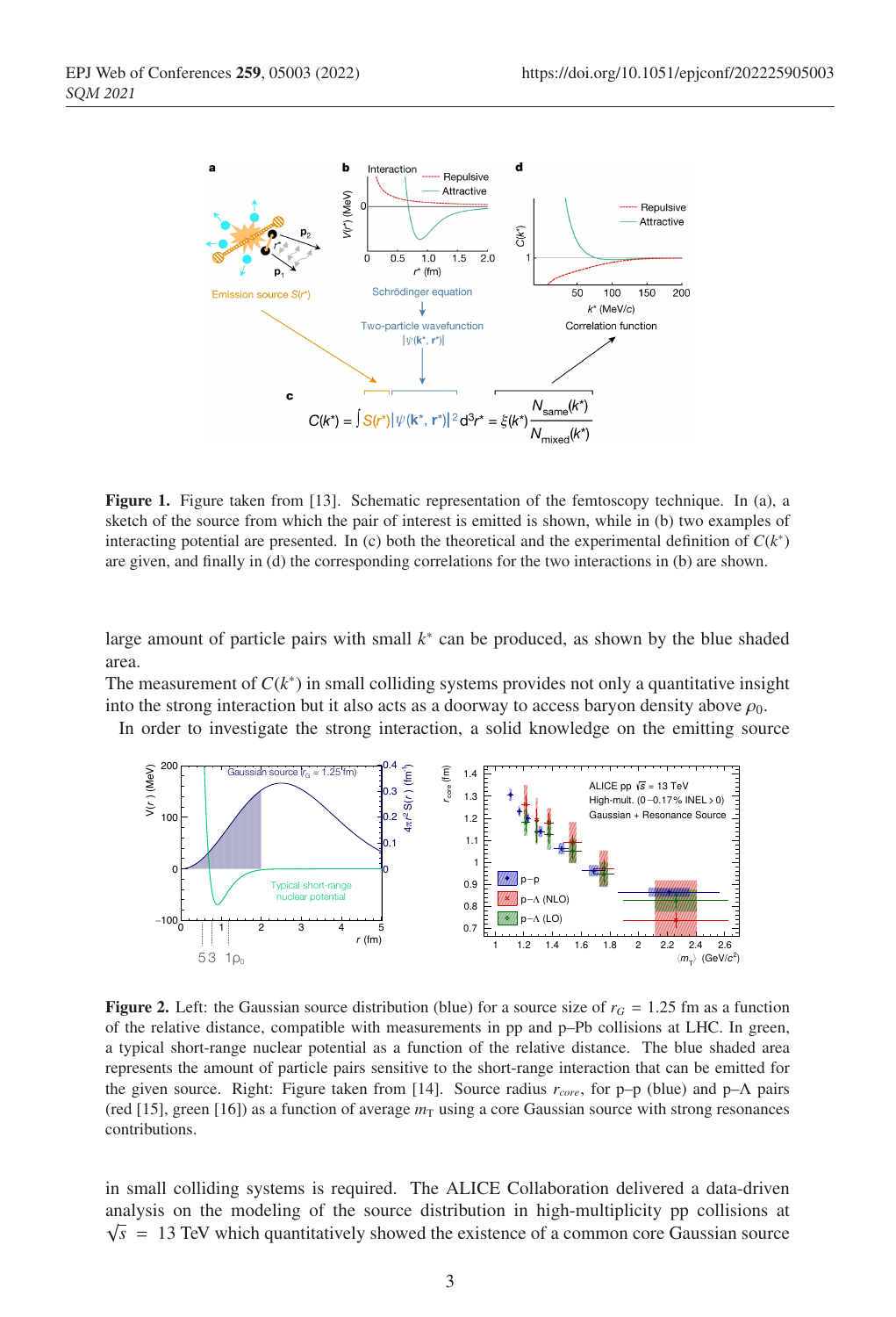for baryon-baryon pairs, once contributions from strongly decaying resonances are properly taken into account [14]. In the right panel of Fig. 2, the extracted core  $r_{core}$  is shown as a function of the average pair´s transverse mass. The analysis is performed for  $p-p$  and  $p-\Lambda$  pairs since the interaction in these two systems is already well known from scattering experiments. A common scaling of the core radius is observed indicating the presence of a universal emitting source for baryons in pp collisions. These results provide a data-driven method which allows to investigate the strong interaction of any hadron-hadron pair by determining the *rcore* at the corresponding  $m<sub>T</sub>$  from the p–p results and by including the strong resonance contributions. The total source can be approximated by an effective Gaussian [14], which for the presented measurements in Sec. 4 has an effective size in the range  $r_{\text{eff}} \approx 1 - 1.3$  fm.

## **4 Results**

In this section we present the results obtained from the femtoscopic measurements of the correlation functions of YN pairs with different strangeness content.

#### $|S| = 1$ : p $\Lambda$  interaction and the role of the N $\Sigma$  coupling

• The dynamics in the coupled system  $NA-N\Sigma$  originates from the same quantum numbers and the similar mass that these two system share. The  $NA-NZ$  coupling deeply affects the behaviour of the  $\Lambda$  hyperons at finite density and it has implications for the  $\Lambda NN$ interaction. Recent Chiral Effective field theory ( $\chi$ EFT) calculations with a weaker N $\Lambda$ –N $\Sigma$ coupling strength (NLO19) [9], still reproducing scattering and hypernuclei data, predict a more attractive single-particle potential  $U<sub>\Lambda</sub>$  at large densities in pure neutron matter. The current experimental constraints, mostly from scattering experiments, cannot discriminate between these different chiral potentials.

The measurement of p– $\Lambda$  pairs in high-multiplicity pp collisions at  $\sqrt{s}$  = 13 TeV by the ALICE Collaboration [17] is shown in Fig. 3. These data were able to extend the kinematic range in which the interaction is tested and to achieve the highest precision currently available on this interaction ( $\approx 1\%$ ). This measurement also provided the first direct observation of the opening of the  $N\Sigma$  channel in a two-body reaction, seen in the middle panel of Fig. 3 as a cusp-structure occurring at *k*<sup>∗</sup> ≈ 290 MeV/*c*. The data favours a weaker NΛ–NΣ coupling as predicted by NLO19 calculations. Additionally, a better agreement with the measured correlation is achieved if the residual  $p-\Sigma^0$  contribution ( $\approx$ 16% of the total signal) is assumed flat (right panel in Fig. 3), in agreement with the results obtained from the direct measurements of  $p-\Sigma^0$  pairs [18].

#### |S| = 2: pΞ<sup>−</sup> interaction and test of Lattice QCD potentials

• In the left panel of Fig. 4, the p–Ξ<sup>−</sup> correlation function measured in high-multiplicity pp collisions at  $\sqrt{s}$  = 13 TeV by the ALICE Collaboration is shown [13]. The data are above the Coulomb-only prediction (green line), clearly indicating the first observation of a strong attractive interaction in this system. The assumption, along with Coulomb, of a lattice potential [19], calculated at the physical quark masses, for the strong part of the interaction shows an nice agreement with the data (pink band). This scenario has also been confirmed by the identical measurement performed in p–Pb at  $\sqrt{s}$  = 5.02 TeV [20]. Calculations at finite density based on the same lattice potentials, validated in vacuum by the above-mentioned femtoscopic measurements, provide a slightly repulsive  $U_\Sigma \approx 6 \text{ MeV}$ in pure neutron matter [21], which can push the production of  $\Xi$  hyperons in the core of NS to higher densities and consequently stiffen the EoS. In the left panel of Fig. 4, the obtained mass-radius relation from an EoS based on mean-field calculations [22, 23] tuned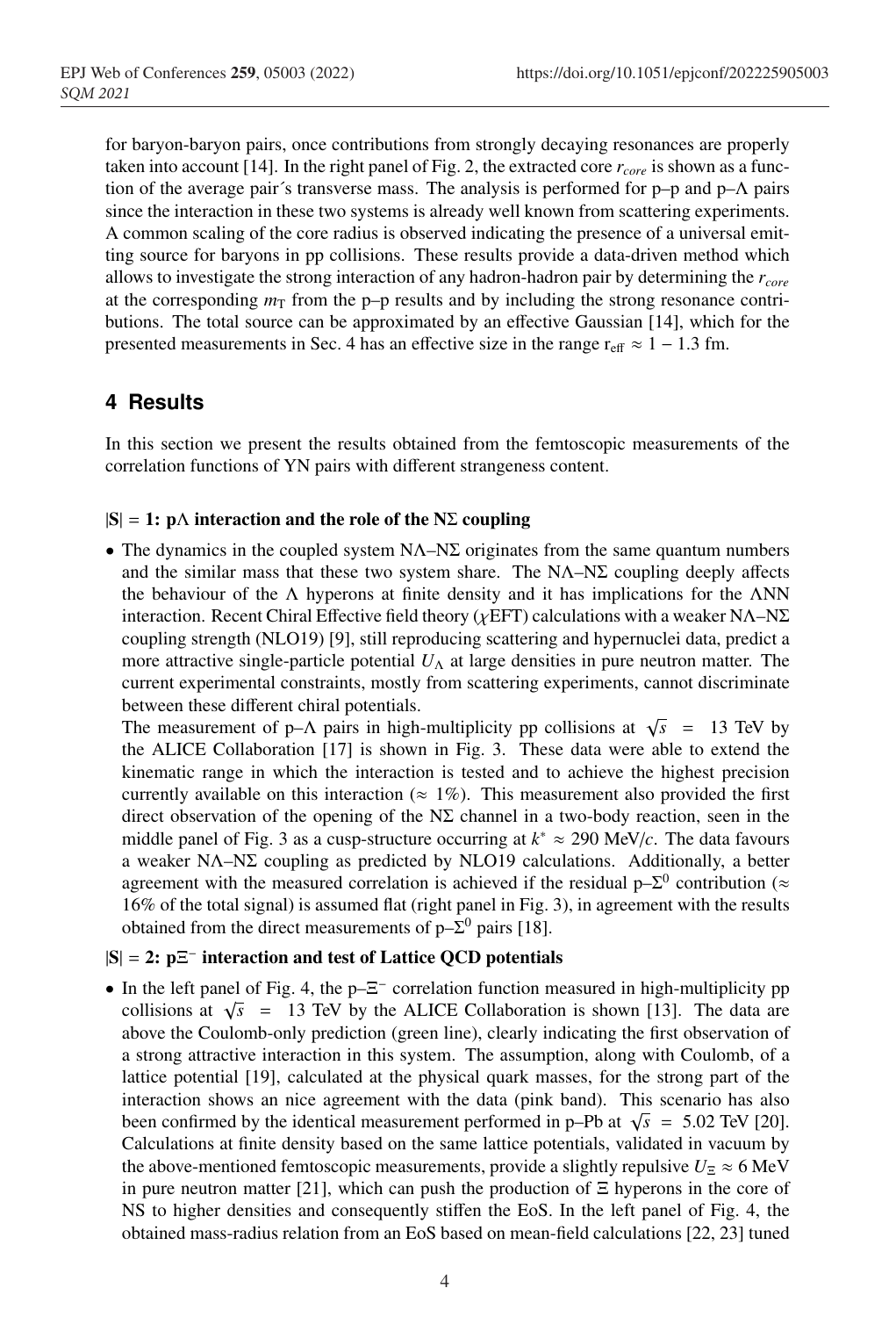

Figure 3. Figure taken from [17]. Measured p–Λ correlation and zoom in the *k*<sup>∗</sup> region with the cuspstructure due to the NΛ–NΣ coupling at *k*<sup>∗</sup> = 289 MeV/*c*. Lower panel: deviation between data and model in terms of  $n_{\sigma}$ . The fit using NLO19 [9] chiral potential is shown. Left: fit assuming a  $\chi$ EFT potential [15] for the p- $\Sigma^0$  residual. Right: fit assuming a flat p- $\Sigma^0$  residual.

to reproduce the lattice constraint on  $U_{\Xi}$  in medium is shown [11]. A maximum mass of  $M = 2.13 M_{\odot}$ , compatible with the recent measurements [2–4] is obtained.



Figure 4. Left: Figure taken from [13]. Measured  $p-\Xi^-$  correlation function in high multiplicity pp collisions at  $\sqrt{s}$  = 13 TeV by ALICE Collaboration. The fits assuming Coulomb-only (green) and Coulomb + strong HAL QCD potentials (pink) are shown [19]. Right: mass-radius relation obtained by assuming the predicted HAL QCD Ξ interaction in medium [21]. Recent astrophysical measurements of massive NS are shown in blue, green and orange [2–4].

The increased statistics expected for the upcoming Runs 3 and 4 of the LHC [24] will provide additional insights on the YN interaction and it will extend the studies to three-particle correlations in order to investigate the role played by three-body interactions, of great relevance in NS.

The access to the three-body interaction in femtoscopy will occur through a direct three-